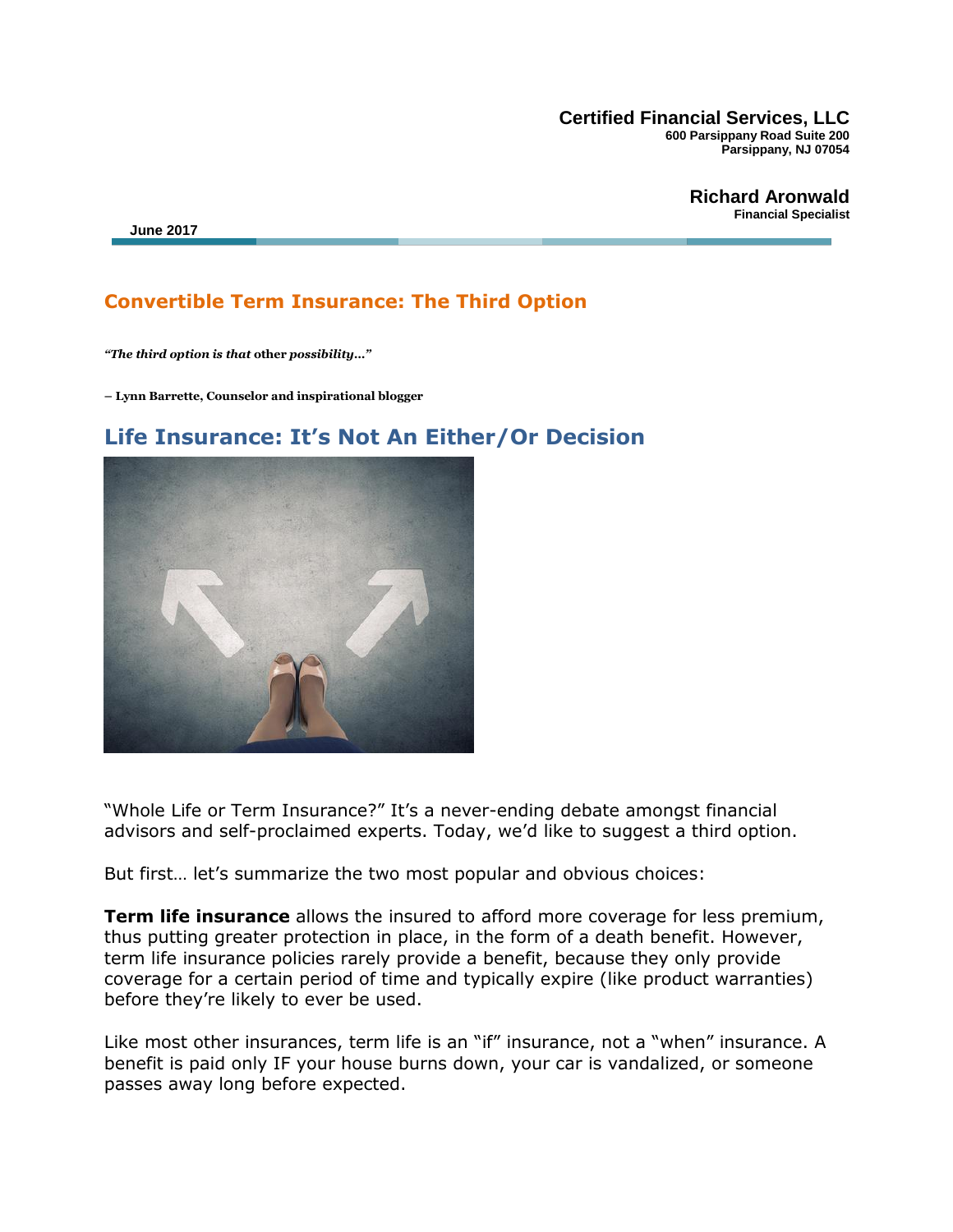**Whole life insurance**, on the other hand, is a "when" insurance. It is a policy that allows the policy owner to build equity in the form of savings which is always liquid and available "when" needed through-out your whole life. It also provides a death benefit "WHEN" the insured passes. Purchased through a mutual insurance company, such policies have a long history of paying dividends, provide tax deferred growth, and an option to access (borrow or withdraw dividends) the equity in the policy tax free.<sup>1, 2, 3</sup>

Opinions run strong on this matter, and individuals are made to feel they have to choose one option or the other.

We're led to believe it's an either/or dilemma. However, often "both" term and whole life makes sense. But what if we can actually have both in one policy?

Think about questions like:

- **Steak or lobster?**
- Cats or dogs?
- Ginger or Mary Ann?

These questions are designed to make us pick just one. But what if we want both? Surf and turf can be pretty delicious, after all.

# **Buy Vs. Rent Your Life Insurance?**



Sometimes insurance policies are compared to a home that you can either buy or rent. Term insurance is like renting life insurance; you only get to keep it for a certain term, and when that term expires, you no longer have it. With whole life, as soon as you make your first premium payment, you've begun the process of "buying" the whole asset. This is similar to the way you purchase a home by making your first mortgage payment.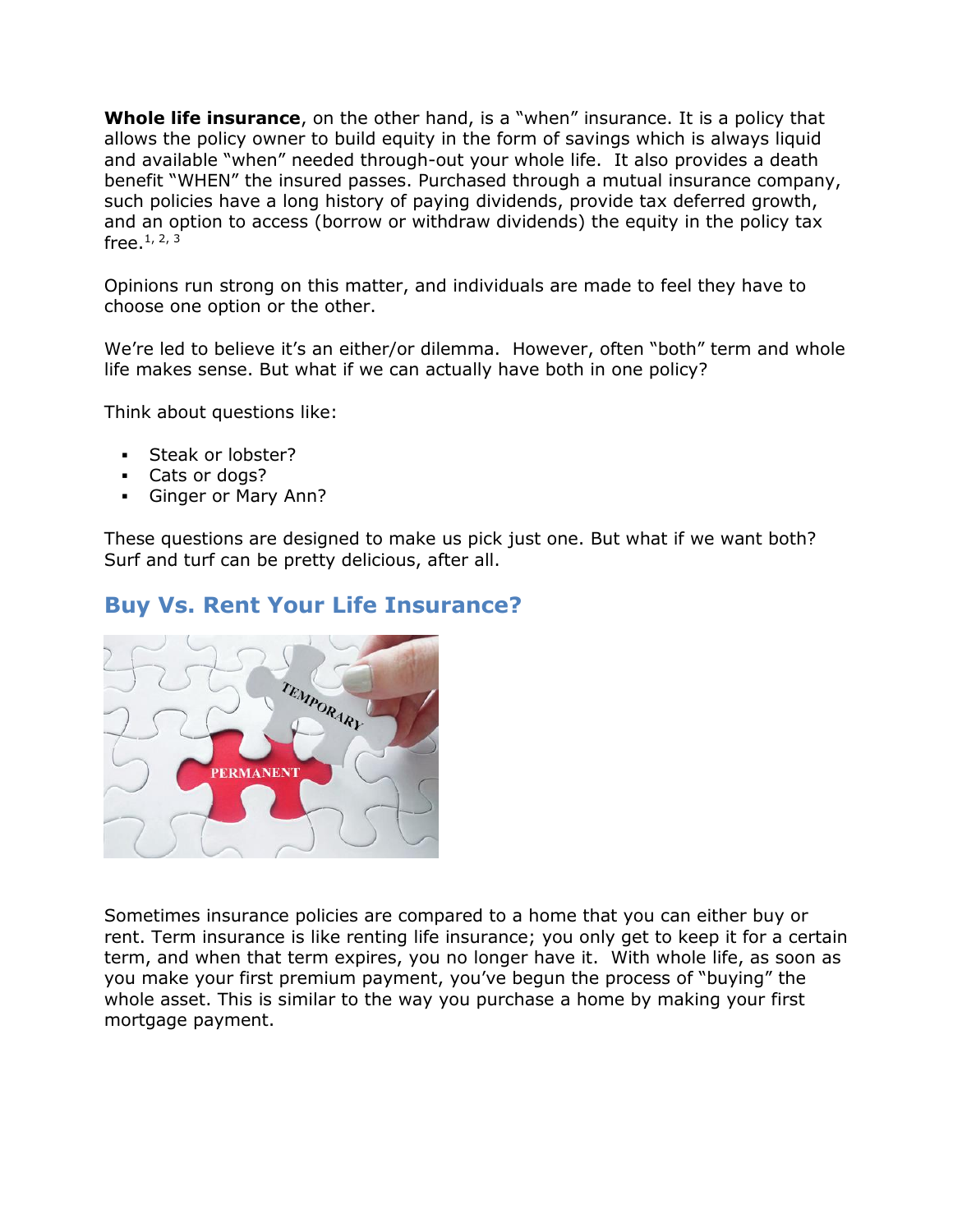*But there's a third option when it comes to homes and life insurance policies…*

Some people find a home they can "rent to own." In this arrangement, you, the lessee, would *rent* the home while securing an option to *buy* it at a later date. In a lease-to-own agreement, you don't HAVE to buy it, but you CAN if you choose to. You know you want to buy a home soon, and you're getting ready.

Did you know that you can "rent to own" a life insurance policy, too?

These types of policies are known as **convertible term life insurance.** A convertible term policy guarantees the insured an option to convert a term policy to a whole life policy at a later date.

A convertible term policy is typically a level term life insurance policy (with a level death benefit for a specific term or length of time, such as \$500,000 for 15 years), and all or part of it can be converted within a specified time frame. You can apply for a convertible term policy today, put it into place in 4-8 weeks, and decide *later* if and when you'd like to convert it to a whole life policy… *without* having to re-qualify medically.

This could provide a perfect solution for you if you:

- don't want to leave your future insurability to chance;
- know you want whole life but are currently on a "term" budget;
- already have a whole life policy and want to lock in your ability to purchase more;
- want to protect your growing income and assets;
- have (or expect to have) children to whom you wish to leave an inheritance;
- wish to have a future option for storing cash in a tax-advantaged environment; or
- want to increase your death benefit permanently while keeping premiums low right now.

Is convertible term insurance a fit for you? Consider the following…

# **Five Things to Know about Convertible Term Insurance:**

## **1. It locks in your insurability.**

This benefit is of utmost importance, whether you realize it or not! You can only obtain life insurance when you are perceived to be relatively healthy, just as you can only obtain home insurance when your house is not on fire!

You also may be able to lock in a better qualifying class than you could obtain later. It is not unusual to experience higher blood pressure, blood sugar, or cholesterol levels, etc. as you age. By obtaining a convertible term insurance policy, you guarantee future insurability and keep your options open.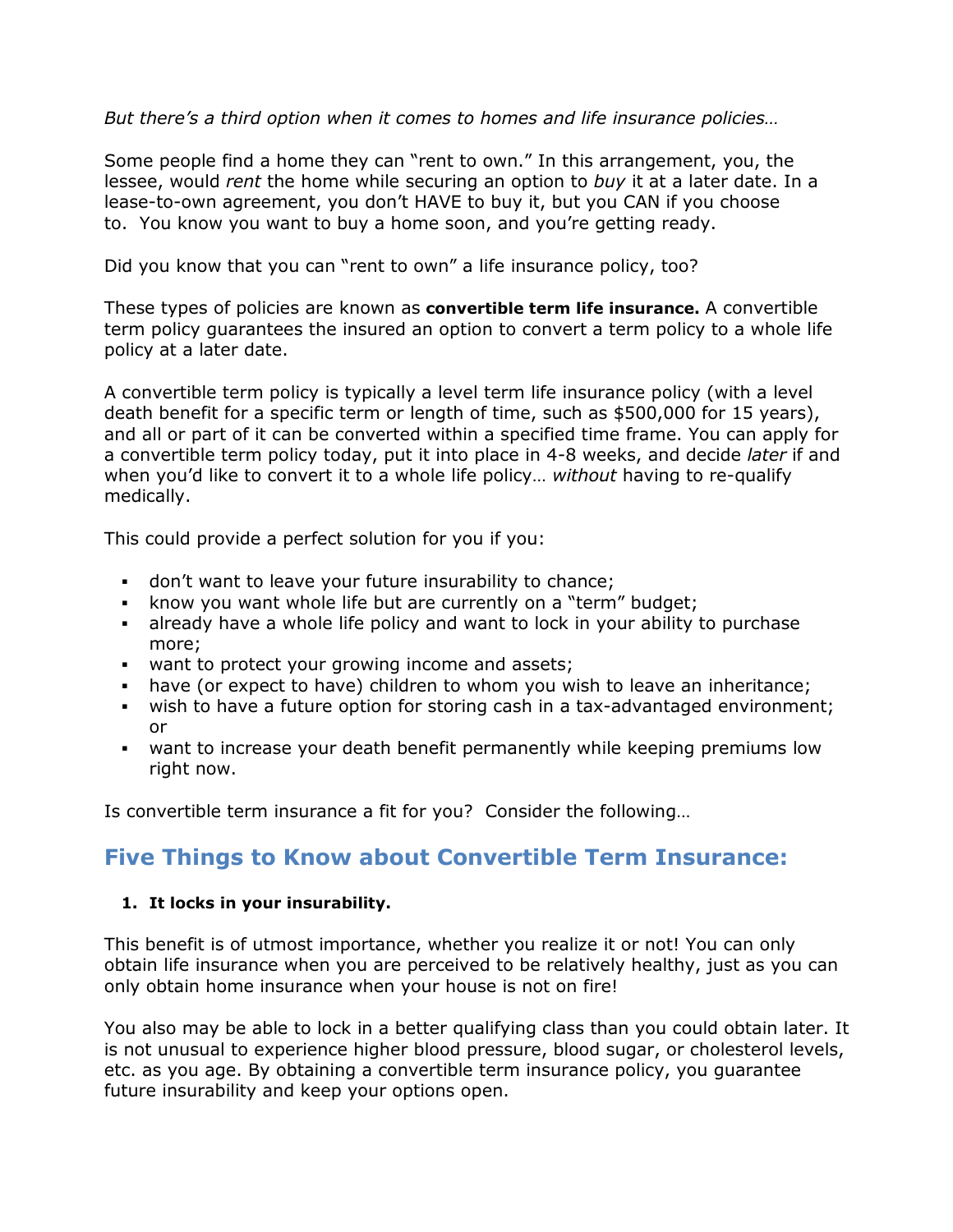

Future insurability may be especially important to you if you are healthy now, but there is a family history of diabetes, heart disease, or cancer. However, it can't be emphasized enough… *you have no way of knowing what the future brings,* and your insurability can change in a moment. You will wake up one day and be uninsurable…you just don't know when.

## **2. You have to convert within a certain time frame.**

Typically, convertible term policies can be converted only during a portion of the term, such as the first half of the policy term. For instance, if you own a 10-year convertible term policy, you might have five years to do the conversion. You'll want to fully understand the time frames of the policy and manage the policy appropriately. Although you can usually add a rider<sup>4</sup> that allows you to convert through-out the whole term period…such as the full 10 years.

## **3. You can convert just a portion of the policy to whole life insurance.**

If you obtain a convertible term policy with a death benefit of \$1 million, and wanted to only convert half of it down the road, or convert a portion of it each year, that is typically an option.

Keep in mind though, the company may have a minimum amount for a convertible term insurance policy, which could affect your options. If you purchased a \$200k convertible term policy, and \$200k was the company's minimum amount for convertible term, you could convert a portion to whole life, such as \$100k, but you would not be able to keep the remaining amount as a convertible term policy.

#### **4. You want to insure your "Economic Human Life Value," not conduct a "needs analysis" to determine the optimal amount.**

Life insurance companies won't give you insurance in any amount you want. Someone making minimum wage with minimal assets will not be able to obtain \$10 million in life insurance. Just like an insurance company won't insure a \$40,000 car for \$1,000,000 or a \$750,000 home for \$10,000,000; it has to make sense!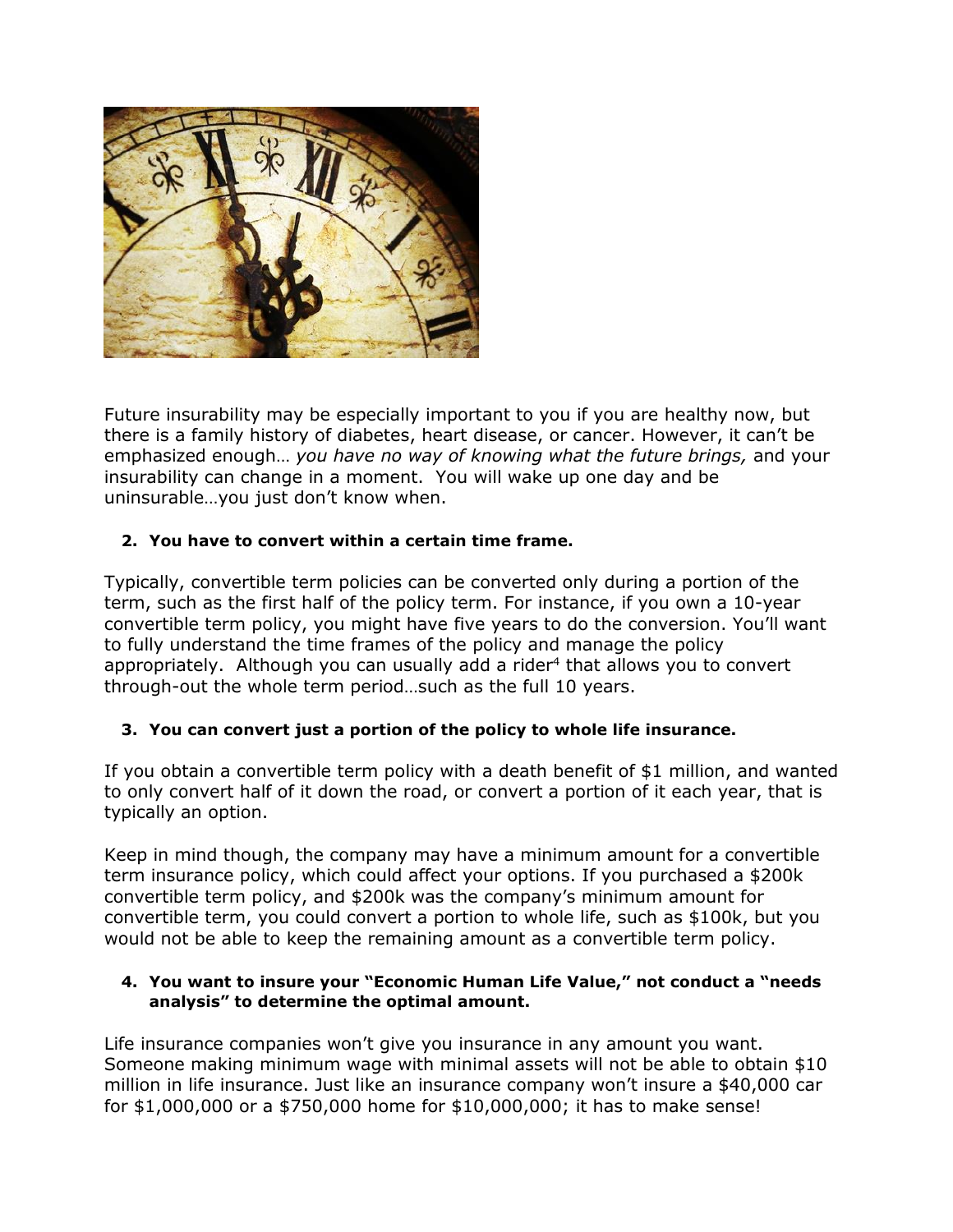There are two common ways to determine how much life insurance you should get. The first way "Needs Analysis" is typically not as accurate. The more accurate way is "Economic Human Life Value," which is based on the maximum you can purchase.

The "needs analysis" method calculates what you may "THINK" your family "needs" upon your demise. It may consider such things as the amount needed to pay off a mortgage, pay college tuition, or maintain a certain standard of living for a surviving spouse.



We prefer measuring the "Economic Human Life Value," (EHLV) which represents a person's economic value, measured through their earning ability or by their assets. This is the method that insurance companies use to determine the maximum amount of insurance a person can qualify for.

Depending on one's age the typical EHLV is 20 times a person's Gross Income. It ranges from 10 to 30 times Gross Income. When the insured is retired, another way to determine EHLV is a measure of gross assets, including debt such as mortgages.

We prefer EHLV because it replaces the amount of income the insured would have earned if he or she were to live to expected retirement, or the worth of their assets. Since life insurance is the most effective way of passing assets to the next generation and/or funding foundations and charities, plus an efficient financial vehicle for minimizing taxes, wouldn't you want the maximum amount?

#### **5. Convertible term is a fantastic option if you WANT life insurance, but don't want higher premium payments right now.**

Convertible term policies are competitively priced. Premiums are only slightly higher than regular "non-convertible" term policies for healthy individuals while securing a potential permanent death benefit.

There is even a cost savings when you convert. An amount equal to one year of convertible term premium payments is typically credited towards your new whole life premiums.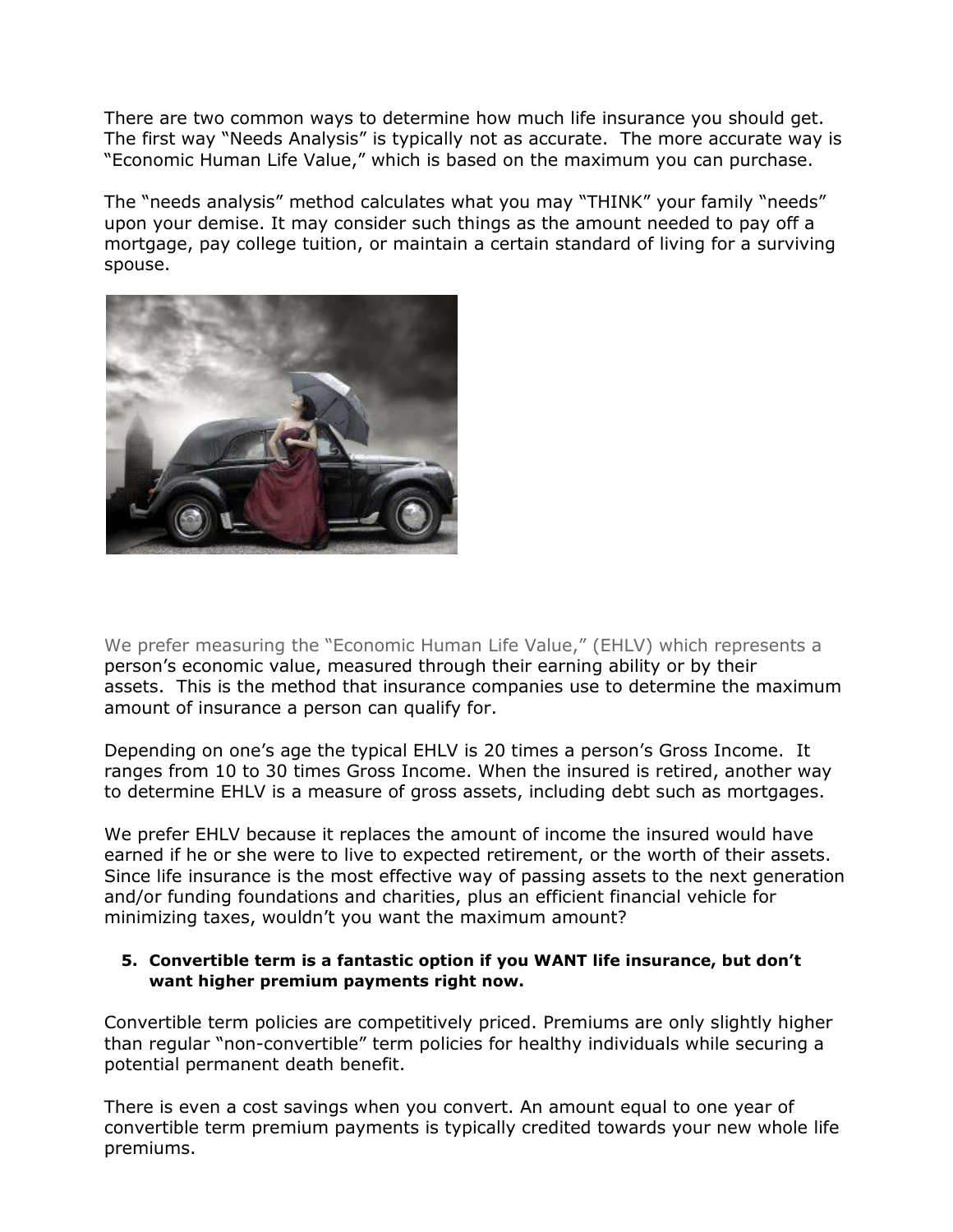Too often, people delay obtaining life insurance until it is too late. There are many reasons for this procrastination, but if you are delaying because the type of policy you want isn't quite within **your budget, convertible term may be your solution.**

#### **Solving the False Dichotomy**

Like "steak or lobster?" the question of "whole life or term insurance?" is almost exclusively presented as a false dichotomy. A false dichotomy sets up two apparently opposite choices, and tells us we have to pick one because there's no way for the two to coexist.

The implication is that you can (or should) buy one or the other, but not both, and there are no other options. The question polarizes the beneficial effects of a life insurance policy into a false dichotomy of "*now or later*?"

Do you save money now (lower premiums for term) or later (by securing level premiums with whole life)?

Should you get the maximum death benefit you can afford now (term) or secure a permanent death benefit that will provide a quaranteed<sup>5</sup> benefit later (whole life)?

**Of course, you** *can* **purchase** *both* **term and whole life insurance. This can be an excellent option, and one that we often recommend. However, convertible term is the third option that does not make you choose.**

#### **It's Easier Than You Might Think!**

You need to be relatively healthy to qualify, but the exam is remarkably hassle free (a doctor will come to your home or office to weigh, measure and do a blood draw).

**Don't delay as you never know when you will no longer qualify for inexpensive term life insurance at preferred rates.**